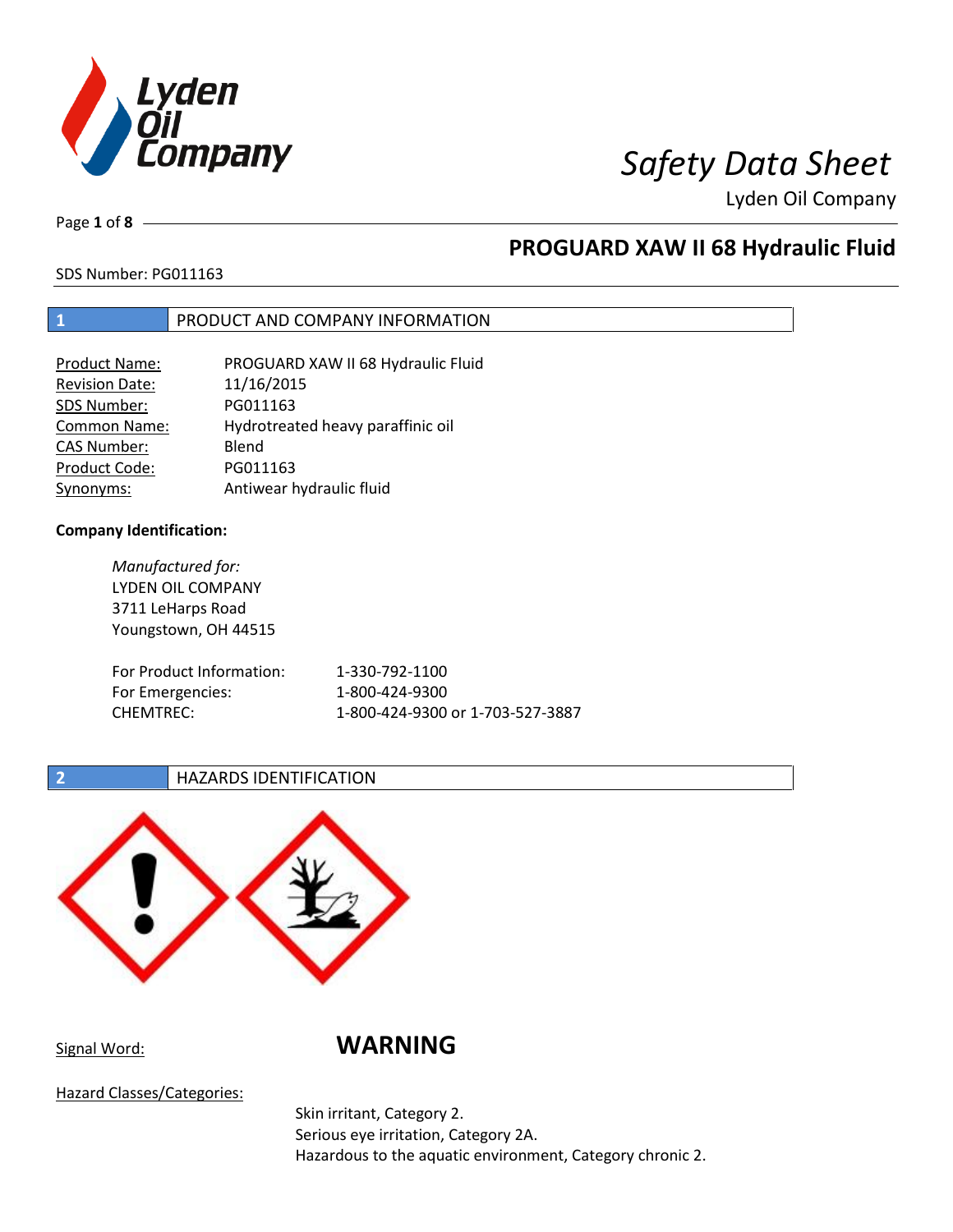

Page **2** of **8**

## **PROGUARD XAW II 68 Hydraulic Fluid**

## SDS Number: PG011163

| Hazard Statement(s):       |                                                                       |
|----------------------------|-----------------------------------------------------------------------|
|                            | H315: Causes skin irritation.                                         |
|                            | H319: Causes serious eye irritation.                                  |
|                            | H411: Toxic to aquatic life with long-lasting effects.                |
| Precaution Statement(s):   |                                                                       |
|                            | P101: If medical advice is needed, have product container or label at |
|                            | hand.                                                                 |
|                            | P102: Keep out of reach of children.                                  |
|                            | P103: Read label before use.                                          |
|                            | P302+352: IF ON SKIN: Wash with plenty of water                       |
|                            | P305+351+338: IF IN EYES: Rinse cautiously with water for several     |
|                            | minutes. Remove contact lenses if present and easy to $do$ – continue |
|                            | rinsing.                                                              |
|                            | P273: Avoid release to the environment.                               |
| Other Hazard Statement(s): |                                                                       |

Repeated skin contact may cause dermatitis or an oil acne.

## **3** COMPOSITION / INFORMATION ON INGREDIENTS

### Ingredients:

*Mixture of the substances listed below with nonhazardous additions.*

| <b>Chemical Name</b>                                      | <b>CAS Number</b> | Percentage |
|-----------------------------------------------------------|-------------------|------------|
| Distillates (petroleum), solvent-dewaxed heavy paraffinic | 64742-65-0        | $>95$      |
| Additives                                                 | N/A               |            |

*\*Any concentration shown as a range is to protect confidentiality or is due to batch variation.*

**4** FIRST AID MEASURES

## Description of First Aid Measures:

Inhalation:

If symptoms develop, move victim to fresh air. If symptoms persist, obtain medical attention.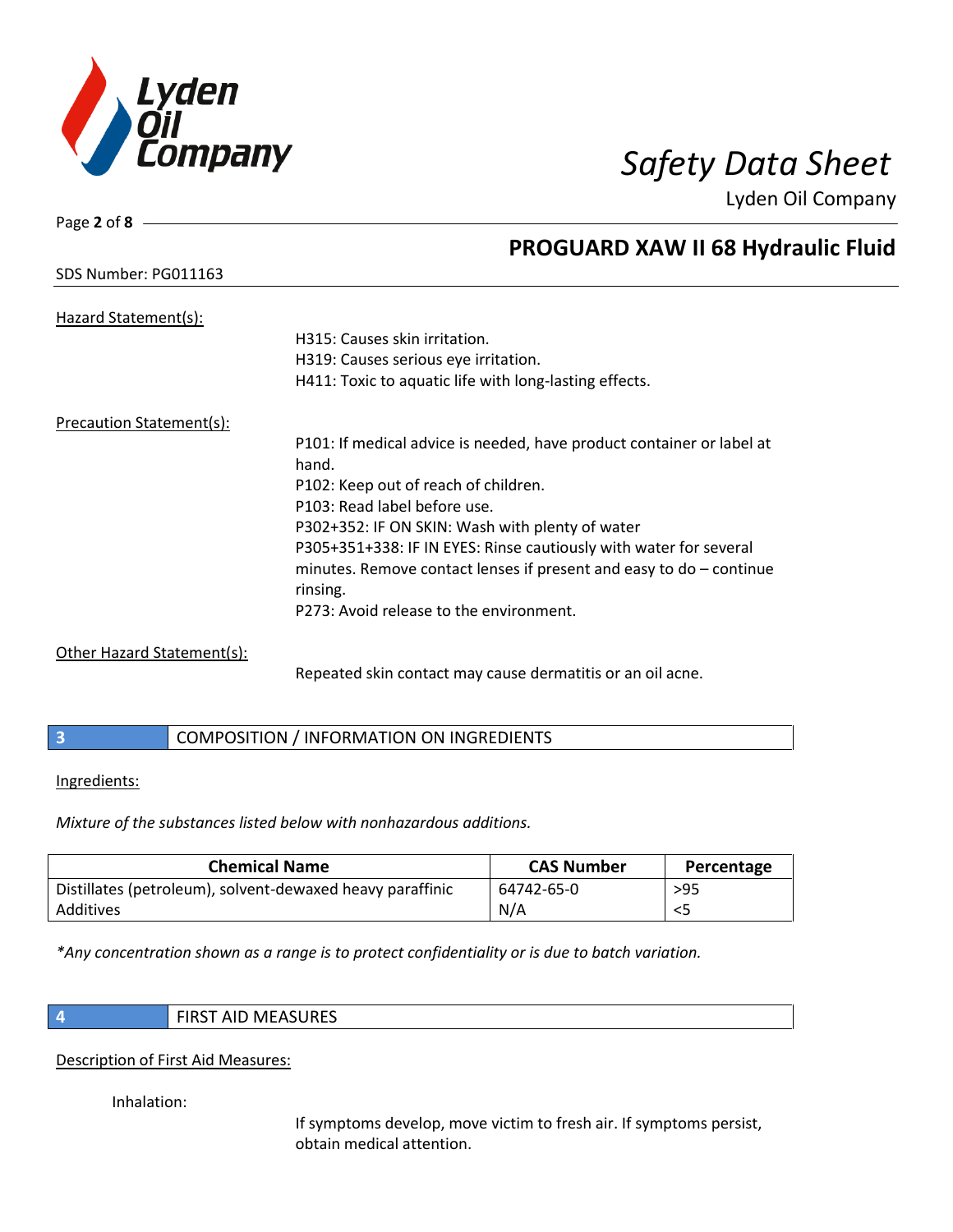

| Page 3 of 8 $-$                               |                        |                                                                                                              |
|-----------------------------------------------|------------------------|--------------------------------------------------------------------------------------------------------------|
|                                               |                        | <b>PROGUARD XAW II 68 Hydraulic Fluid</b>                                                                    |
| SDS Number: PG011163                          |                        |                                                                                                              |
| Skin Contact:                                 |                        |                                                                                                              |
|                                               |                        | Wash with soap and water. Remove contaminated clothing and wash                                              |
|                                               |                        | before reuse. Get medical attention if needed.                                                               |
| Eye Contact:                                  |                        |                                                                                                              |
|                                               |                        | Rinse opened eye for several minutes under running water. If                                                 |
|                                               |                        | symptoms persist, consult medical attention.                                                                 |
| Ingestion:                                    |                        |                                                                                                              |
|                                               |                        | Rinse mouth with water. If symptoms develop, obtain medical                                                  |
|                                               | attention.             |                                                                                                              |
|                                               |                        |                                                                                                              |
| Symptoms and Effects, both acute and delayed: |                        | No further relevent data available.                                                                          |
|                                               |                        |                                                                                                              |
| <b>Recommended Actions:</b>                   |                        |                                                                                                              |
|                                               |                        | Treat symptomatically. Call a doctor or poison<br>control center for guidance.                               |
|                                               |                        |                                                                                                              |
|                                               |                        |                                                                                                              |
| 5                                             | FIRE FIGHTING MEASURES |                                                                                                              |
| Recommended Fire-Extinguishing Equipment:     |                        |                                                                                                              |
|                                               |                        | Use dry powder, foam, or carbon dioxide fire                                                                 |
|                                               |                        | extinguishers. Water may be ineffective in fighting<br>an oil fire unless used by experienced fire fighters. |
|                                               |                        |                                                                                                              |
|                                               |                        |                                                                                                              |
| Possible Hazards During a Fire:               |                        | Hazardous combustion products may include: A                                                                 |
|                                               |                        | complex mixture of airborne solid and liquid                                                                 |
|                                               |                        | particulates and gases (smoke). Carbon monoxide.                                                             |
|                                               |                        | Unidentified organic and inorganic compounds.                                                                |
|                                               |                        |                                                                                                              |
| <b>Recommendations to Firefighters:</b>       |                        |                                                                                                              |

No special measures required.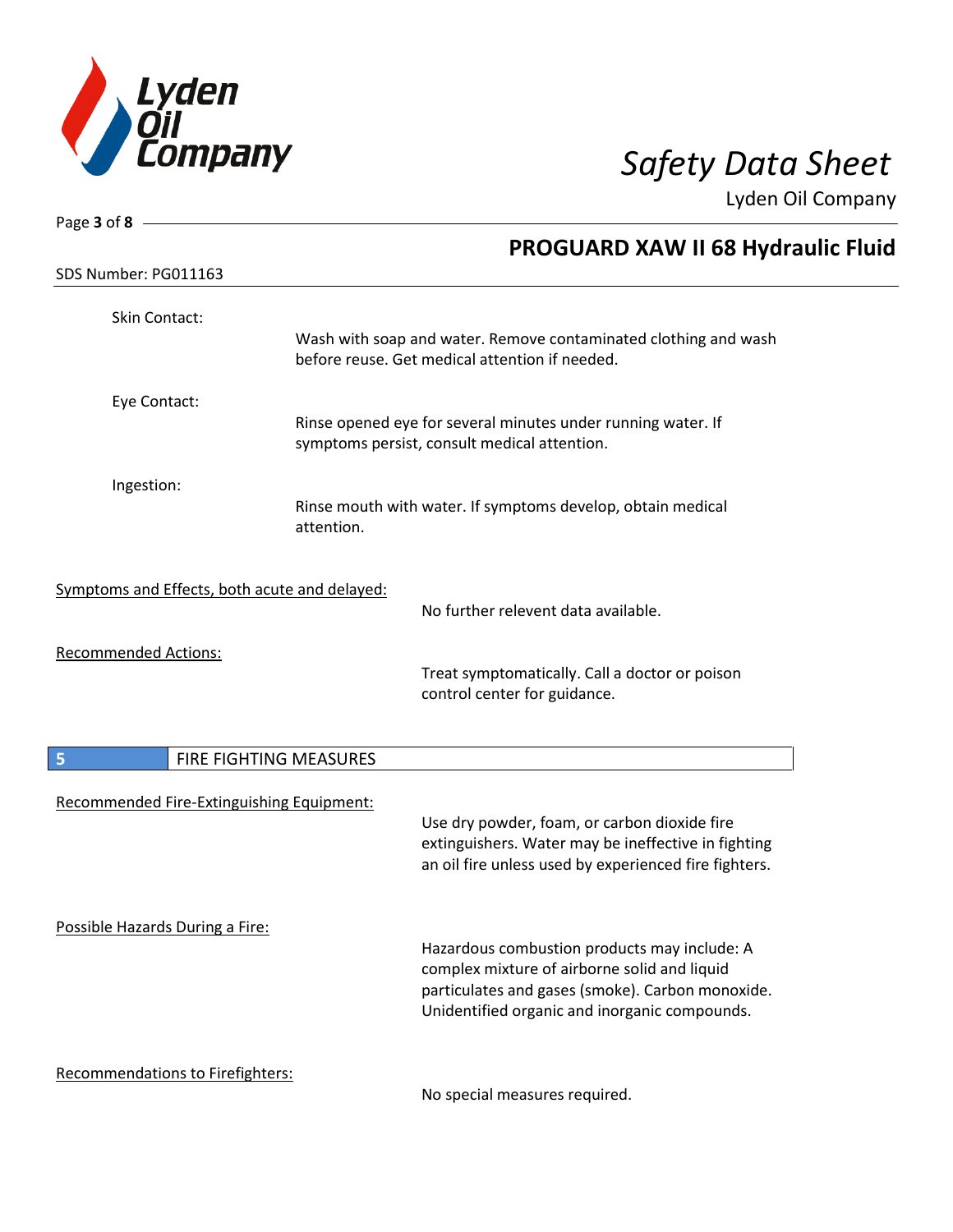

**PROGUARD XAW II 68 Hydraulic Fluid**

Lyden Oil Company

SDS Number: PG011163

Page **4** of **8**

# **6** ACCIDENTAL RELEASE MEASURES Personal Precautions: Avoid contact with skin, eyes, and clothing. Keep away from sources of ignition. Emergency Procedures: Contain spilled material, collect in suitable and properly labeled containers. Environmental Precautions: Do not allow to reach sewage system or any water course. Do not allow to enter ground waters. Cleanup Procedures: Pick up excess with inert absorbant material. **7 HANDLING AND STORAGE** Handling Precautions: Handle with care and avoid spillage on the floor. Do not cut, weld, drill, grind, braze, or solder container. Storage Requirements: Keep container tightly sealed. Keep away from sources of ignition. **8** EXPOSURE CONTROLS / PERSONAL PROTECTION Exposure Limits: -64742-65-0 Distillates (petroleum), solvent-dewaxed heavy paraffinic (>95%):

ACGIH TLV – Long-term value:  $5\,\text{mg/m}^3$ OSHA PEL - Long-term value: 5mg/m<sup>3</sup>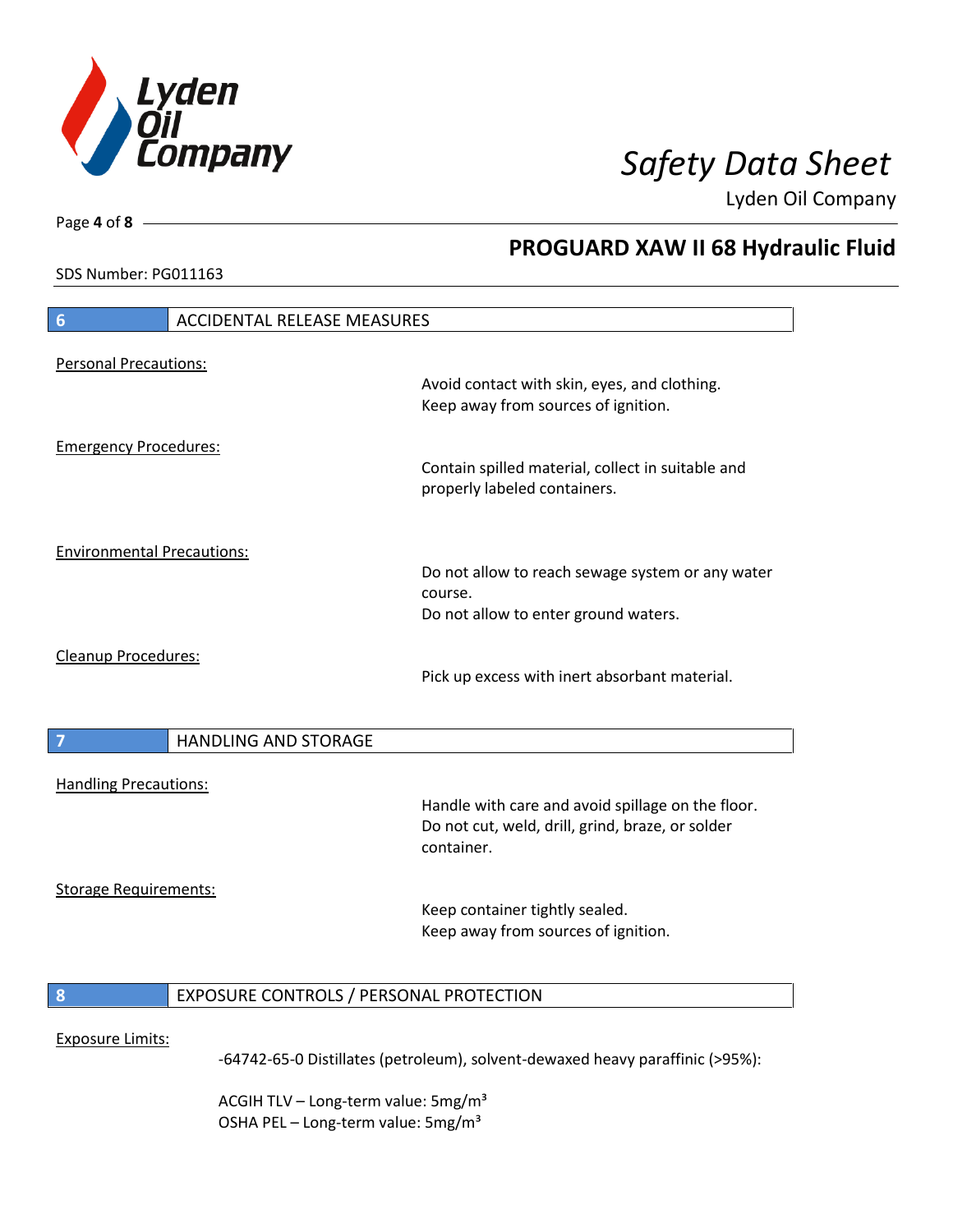

**PROGUARD XAW II 68 Hydraulic Fluid**

Lyden Oil Company

SDS Number: PG011163

Page **5** of **8**

Engineering Controls:

All ventilation should be designed in accordance with OSHA standard (29 CFR 1910.94).

Personal Protective Equipment:

Wash hands before breaks and at the end of work. Use safety glasses and gloves.

### **9** PHYSICAL AND CHEMICAL PROPERTIES

| Color:                        | Amber                                       |
|-------------------------------|---------------------------------------------|
| Physical State:               | Liquid                                      |
| Odor:                         | Data not available                          |
| <b>Odor Threshold:</b>        | Data not available                          |
| pH:                           | Data not available                          |
| <b>Melting Point:</b>         | Data not available                          |
| <b>Boiling Point:</b>         | $>425^\circ$ F                              |
| <b>Boiling Range:</b>         | Data not available                          |
| Flash Point:                  | 176.7° C / 350.1° F (PMCC Method)           |
| <b>Evaporation Rate:</b>      | Data not available                          |
| Flammability:                 | Data not available                          |
| Flammability Limits:          | Data not available                          |
| Vapor Pressure:               | Data not available                          |
| Vapor Density:                | Data not available                          |
| <b>Relative Density:</b>      | Data not available                          |
| Solubilities:                 | Insoluble in water                          |
| <b>Partition Coefficient:</b> | Data not available                          |
| Auto-Ignition Temperature:    | Data not available                          |
| Decomposition Temperature:    | Data not available                          |
| Viscosity:                    | 68 mm <sup>2</sup> /sec (kinematic at 40°C) |

### **10** STABILITY AND REACTIVITY

Stability:

Stable under normal conditions.

Reactivity:

Not reactive under normal conditions.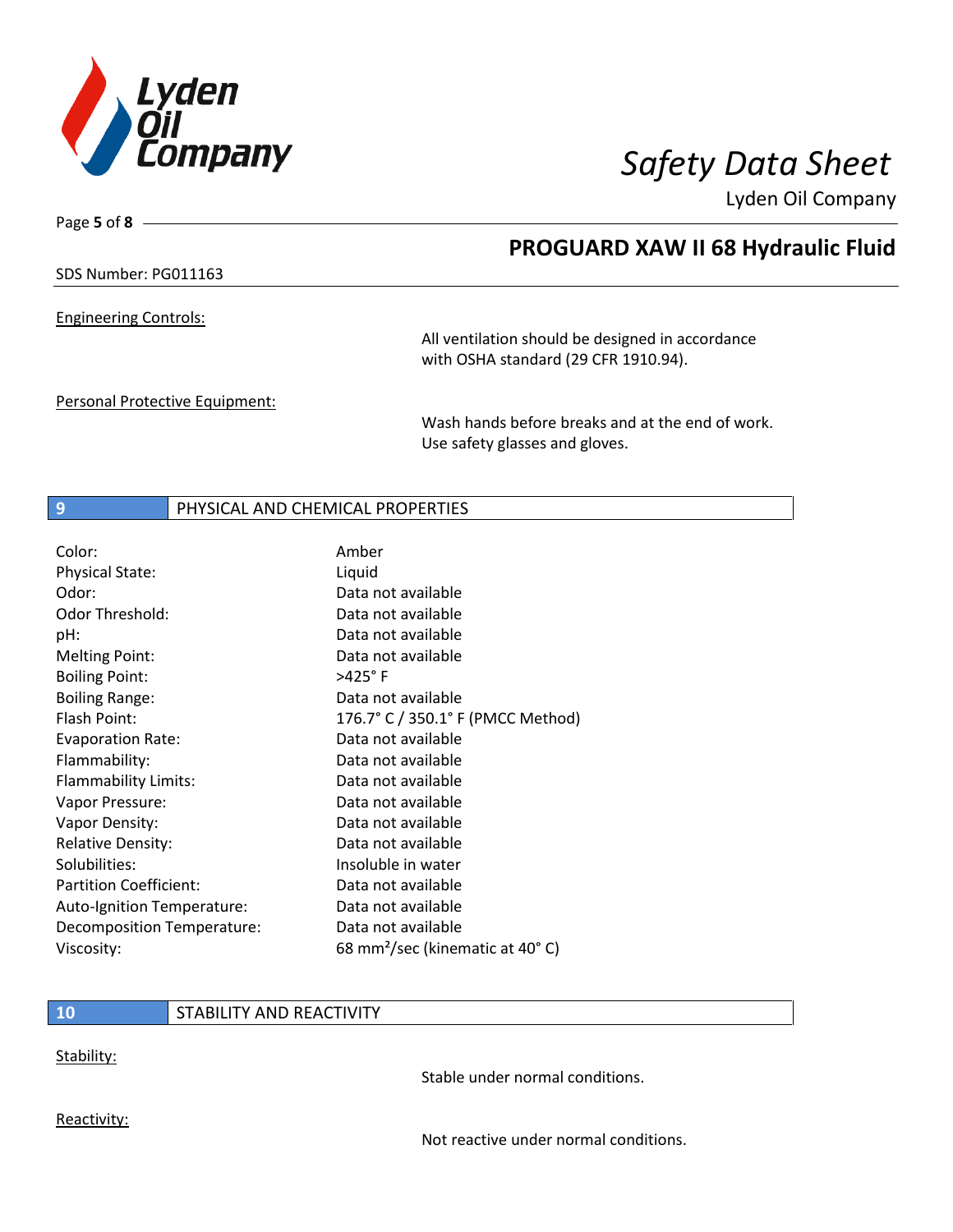

| Page 6 of 8 $-$                        |                                                                                                                           |
|----------------------------------------|---------------------------------------------------------------------------------------------------------------------------|
|                                        | <b>PROGUARD XAW II 68 Hydraulic Fluid</b>                                                                                 |
| SDS Number: PG011163                   |                                                                                                                           |
| <b>Conditions to Avoid:</b>            | Extreme temperature, sparks, open flame, and<br>direct sunlight.                                                          |
| <b>Hazardous Reactions:</b>            | No known hazardous reactions.                                                                                             |
| <b>Incompatible Materials:</b>         | No further relevant information available.                                                                                |
| <b>Decomposition Products:</b>         | Hazardous decomposition products are not<br>expected to form.                                                             |
| 11<br><b>TOXICOLOGICAL INFORMATION</b> |                                                                                                                           |
| Routes of Exposure:                    | Skin and eye contact are the primary routes of<br>exposure although exposure may occur following<br>accidental ingestion. |
| <b>Exposure Effects:</b>               | Repeated skin contact may cause dermatitis or an<br>oil acne.                                                             |
| <b>Measures of Toxicity:</b>           |                                                                                                                           |

Carcinogenic/Mutagenic Precautions:

Non-carcinogenic and not expected to be mutagentic.

No test data available.

**12** ECOLOGICAL INFORMATION

Ecological Precautions:

Avoid exposing to the environment.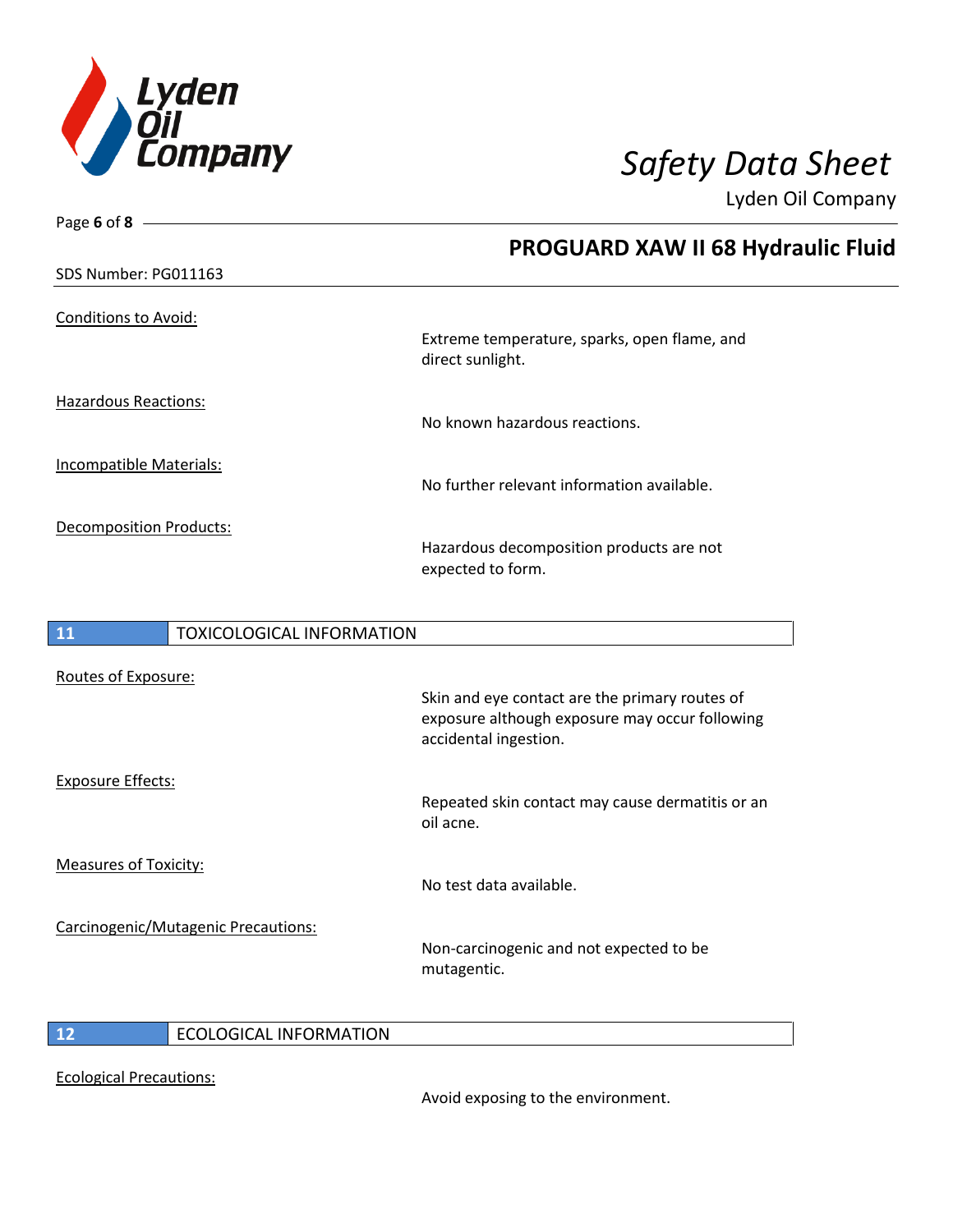

Page **7** of **8**

## **PROGUARD XAW II 68 Hydraulic Fluid**

## SDS Number: PG011163

## Ecological Effects:

No specific environmental or aquatic data available.

| <b>13</b>                                                                                  | <b>DISPOSAL CONSIDERATIONS</b>                                                       |                                                                                             |
|--------------------------------------------------------------------------------------------|--------------------------------------------------------------------------------------|---------------------------------------------------------------------------------------------|
| Disposal Methods:                                                                          |                                                                                      | Dispose of waste material in accordance with all<br>local, state, and federal requirements. |
| Disposal Containers:                                                                       |                                                                                      | Use properly approved container for disposal.                                               |
| <b>Special Precautions:</b>                                                                |                                                                                      | Do not flush to surface waters or drains.                                                   |
| <b>14</b>                                                                                  | <b>TRANSPORT INFORMATION</b>                                                         |                                                                                             |
| <b>UN Number:</b><br><b>UN Shipping Name:</b><br>Transport Hazard Class:<br>Packing Group: | Data not available<br>Data not available<br>Data not available<br>Data not available |                                                                                             |
| <b>Environmental Hazards:</b>                                                              |                                                                                      | Data not available                                                                          |
| <b>Bulk Transport Guidance:</b>                                                            |                                                                                      | Data not available                                                                          |
| <b>Special Precautions:</b>                                                                |                                                                                      | Not regulated by DOT.                                                                       |

## **15** REGULATORY INFORMATION

This material and all of its components are listed on the Inventory of Existing Chemical Substances under the Toxic Substances Control Act.